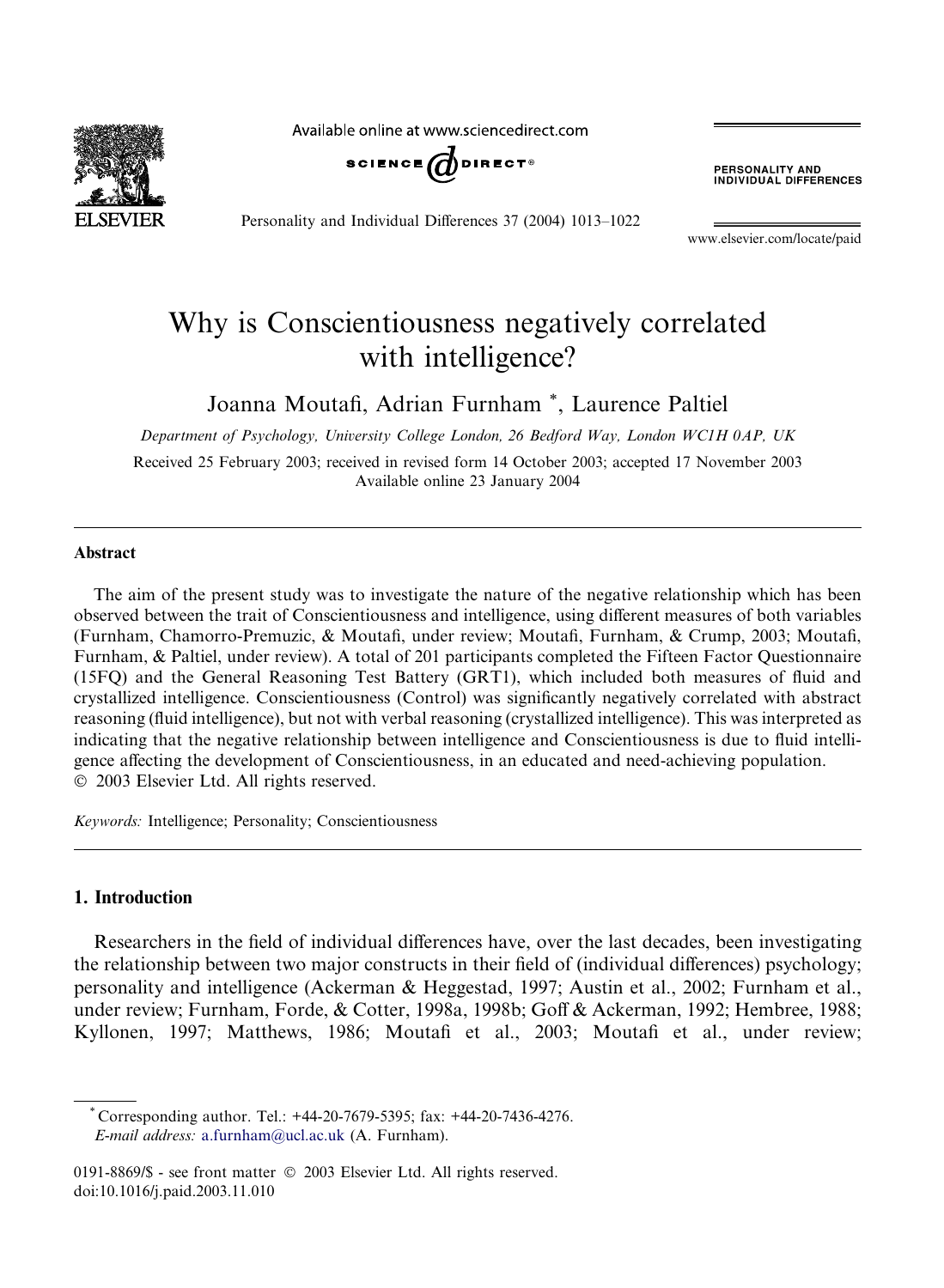Zeidner, 1995). Most of the research within this area has been conducted by observing correlations of IQ test scores with the various personality factors. A drawback of this approach is that although it helps to reveal how the two constructs are linked, it does not provide sufficient information so as to understand why the constructs are linked. That is, there is little understanding of the process explaining the relationships, particularly with respect to specific Big 5 personality factors like Conscientiousness.

The most consistent findings concerning the relationship between intelligence and personality are that intelligence is negatively correlated with Neuroticism (Ackerman & Heggestad, 1997; Furnham et al., 1998a; Moutafi et al., 2003; Zeidner & Matthews, 2000) and positively correlated with Openness to Experience (Austin et al., 2002; Brand, 1994; Chamorro-Premuzic, Moutafi, & Furnham, under review; Goff & Ackerman, 1992; McCrae, 1994; Moutafi et al., 2003; Zeidner & Matthews, 2000). Recent studies have also observed that intelligence is negatively correlated with Conscientiousness (Furnham et al., under review; Moutafi et al., 2003; Moutafi, Furnham, & Crump, under review; Moutafi et al., under review), although earlier studies had not found this correlation to be significant (Ackerman & Heggestad, 1997; Austin et al., 2002). These correlations may mean that personality is related to actual intelligence, but they could also mean that personality is primarily related to intelligence test performance. Furthermore, in the case when personality is related to actual intelligence, it is important to understand if the causal relationship is from personality to intelligence, vice versa, or bi-directionally.

It is important to clarify the distinction between fluid (gf) and crystallized intelligence (gc) in order to understand why personality is related to intelligence. This distinction was first proposed by Raymond Cattell (1941, 1963, 1971), and the gf–gc theory has since then become one of the most widely accepted psychometric paradigms of intelligence (Stankov, Boyle, & Cattell, 1995). Fluid intelligence has been defined as our ''on-the-spot reasoning ability, a skill not basically dependent on our experience'' (Belsky, 1990, p. 125). It involves things like quick thinking, reasoning, seeing relationships between ideas, approaching new problems, and is considered to be biologically based (Brody, 1992). According to Cattell (1963), gf tends to increase up to the age of about 16–20 and steadily decrease thereafter. Belsky (1990) proposed that this is because gf is associated with the central nervous system (CNS), and is therefore at its peak when the CNS is at its physiological peak. It should also be noted that according to some researchers gf is also understood as real g (Stankov, 2000).

Crystallized intelligence on the other hand has been defined as ''the extent to which a person has absorbed the content of culture'' (Belsky, 1990, p. 125). It is the accumulation of information, of facts, figures, skills and knowledge, over time, and is usually measured by vocabulary tests. Gc is believed to be influenced by education and cultural exposures (Brody, 1992), and is at its peak at around the age of 45–54 years, beginning to decline during the eighth decade of life. It is therefore important in the investigation of the relationship between personality and intelligence, to look at whether a personality factor is related to gf or gc, as this can shed light on how the relationship occurred.

With regard to Openness, it has been proposed that individuals who are high in Openness have a higher motivation to engage in intellectual activities, which leads them to expand their gc (Brand, 1994). Another suggestion, which further explains the relationship between Openness and gf, is that individuals with lower gf may become less curious and have narrower interests, due to their lower ability to handle novel experiences, which discourages Openness. Also, individuals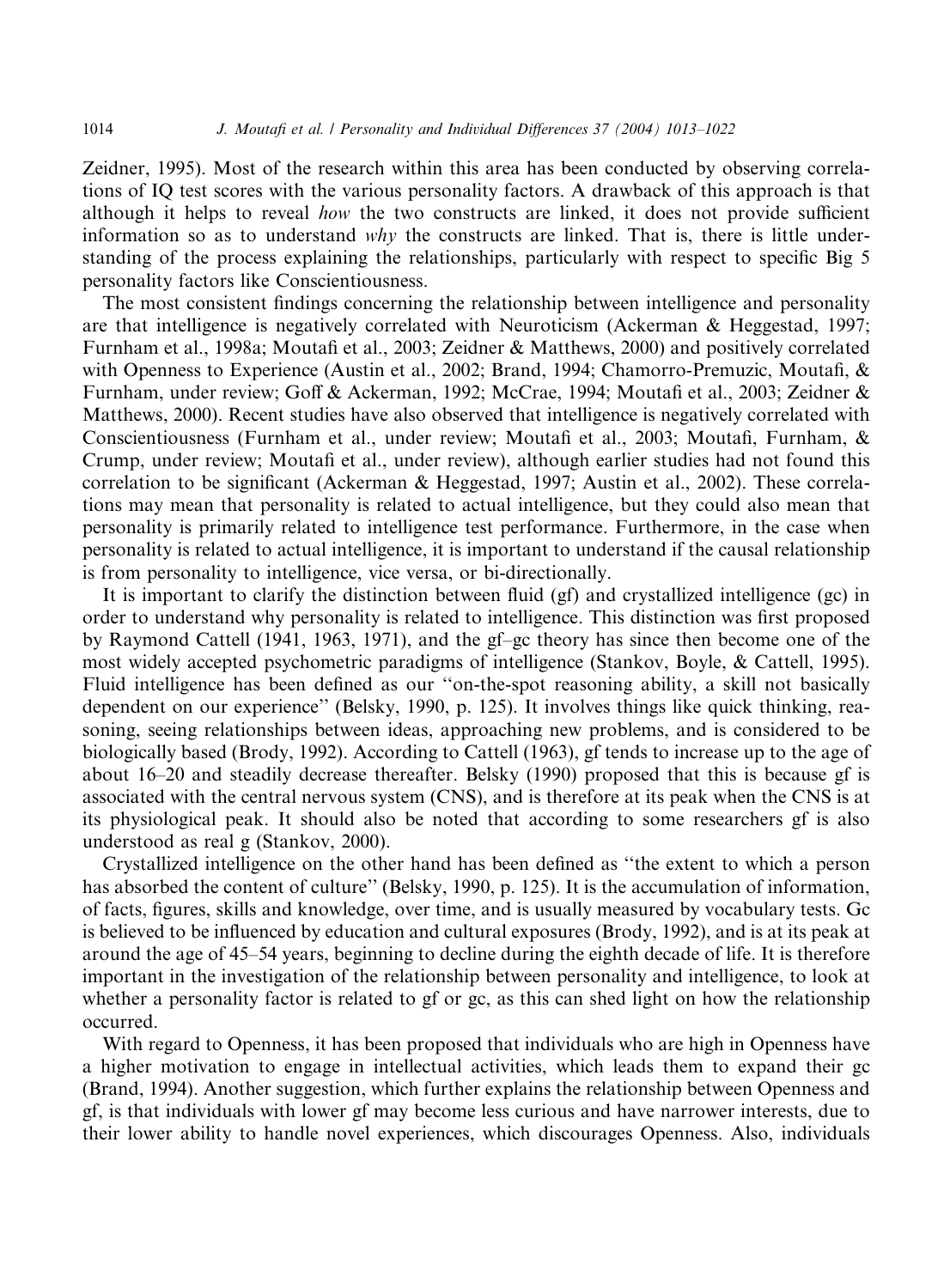with higher gf may have sought to stimulate and challenge themselves, by exposing themselves to novel experiences, and thus becoming more curious and with wider interests, and therefore, in turn, more Open (Moutafi et al., 2003).

With regard to Neuroticism, it has been found that its negative relationship with intelligence is partly due to the Anxiety component of Neuroticism, which impairs intellectual functioning in several contexts (Hembree, 1988; Sarason, 1980). Therefore Neuroticism correlates negatively with intelligence primarily by affecting intelligence test performance. It has also been proposed that individuals with low gf may develop Anxiety through time, due to their inability to cope with novel situations (Moutafi et al., 2003), which means that intelligence may also affect the development of Neuroticism.

The relationship between intelligence and Conscientiousness has not been investigated to a great extent, possibly due to the fact that a major meta-analytic study (Ackerman & Heggestad, 1997) did not find the correlation between Conscientiousness and intelligence to be significant. However, a number of recent studies have shown that there is a significant negative correlation between Conscientiousness and IQ (Furnham et al., under review; Moutafi et al., 2003; Moutafi, Furnham & Crump, under review; Moutafi et al., under review). Furthermore this has been found on different populations using a variety of measures of both personality and intelligence. The negative relationship between Conscientiousness (C) and intelligence is the least investigated, although it seemingly is the most counterintuitive. This relationship seems inconsistent with the fact that Conscientiousness has been consistently found to positively correlate with job performance (Barrick & Mount, 1991; Barrick, Mount, & Judge, 1999; Blickle, 1996; De Raad, 1996; Goff & Ackerman, 1992; Hough, Eaton, Dunnette, Kamp, & McCloy, 1990; Judge, Higgins, Thoresen, & Barrick, 1999) and academic performance (Chamorro-Premuzic & Furnham, 2003a, 2003b).

There also appears to be no specific theoretical explanation for more Conscientious individuals to become less intelligent, or for less Conscientious individuals to become more intelligent. It has however been suggested that the causal relationship is that intelligence affects the development of C. This seems plausible given that relatively less intelligent individuals may become more Conscientious to cope with their disadvantage, or that more intelligent individuals do not become so Conscientious over time, as they are able to rely on their intelligence to accomplish most cognitive tasks (Moutafi et al., 2003). In a competitive academic environment filled with highly (fluid) intelligent people, the (comparatively) less intelligent may be able to 'keep up' by working harder. Their Conscientiousness pays off better on 'continuous assessment' examined courses than those which are more likely to test understanding and thinking (gf) rather than knowledge per se (gc). This suggestion views C as being adaptive, i.e. hard work, persistence, dutifulness and deliberation develop to compensate for quick-wittedness.

The aim of the present study is to investigate the relationship between Conscientiousness and intelligence. It aims at providing evidence to support the proposed explanation for the negative relationship between intelligence and C, by Moutafi et al. (2003), which views C as being adaptive and compensating. It is hypothesized that if this suggestion is correct, C should be more highly correlated with gf than with gc. This is proposed because since gf is biologically based, whereas gc is developed through education and cultural exposures, it must be gf which influences the development of personality (which occurs early in life), as gc will not have fully developed. Furthermore, one would expect more Conscientious individuals (who are more organized, thorough, persistent and methodical) to be more devoted students during school education.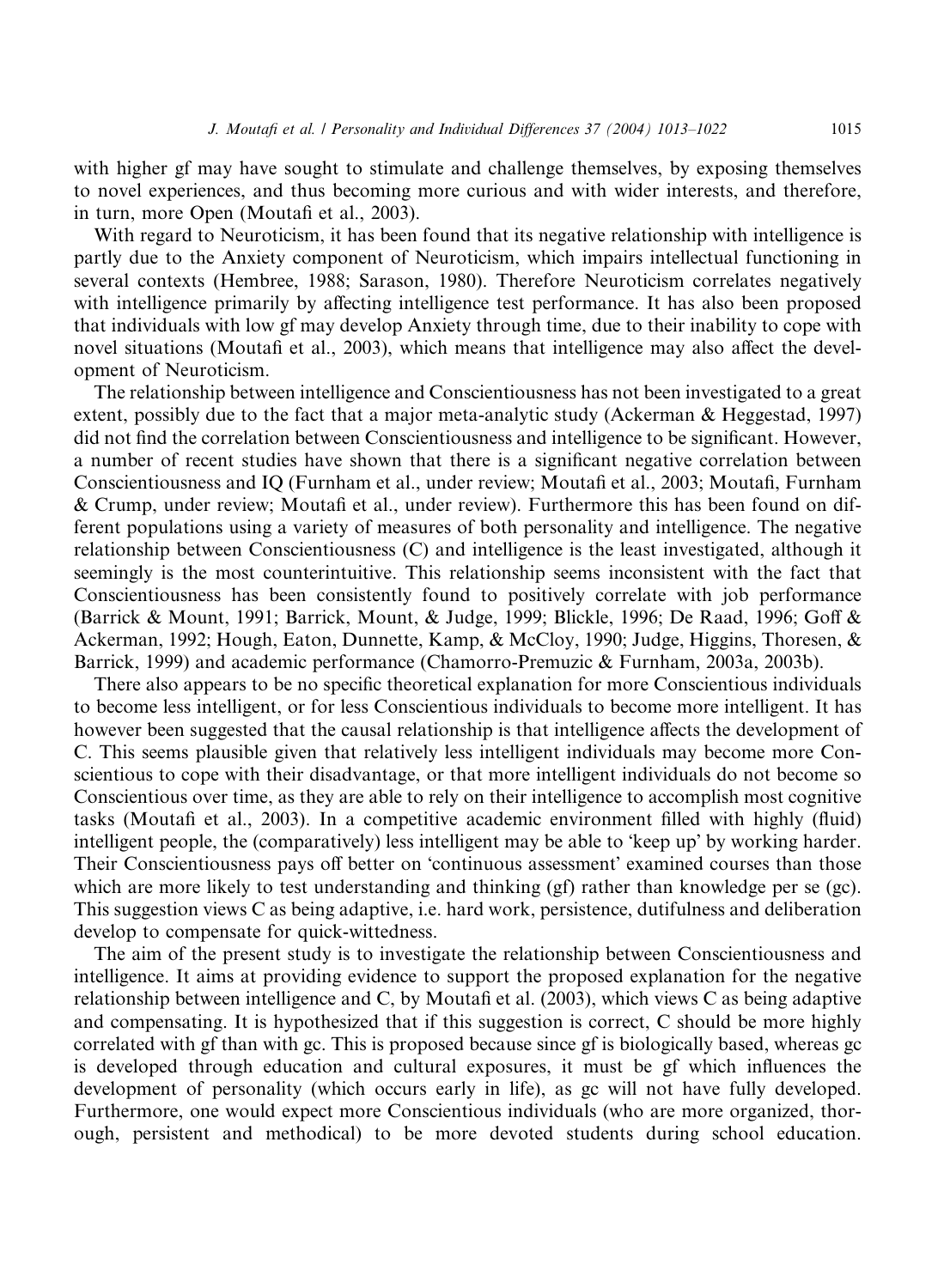This would lead them to develop their gc more than individuals low in C, as gc is developed through education (Brody, 1992). Therefore, the negative relationship which will have developed between gf and C, would be somewhat counterbalanced by the positive effect C would have on the development of gc. Therefore, C is expected to be more highly negatively linked to gf than to gc.

The first hypothesis (H1) is that C will be negatively correlated with both gf and gc, as measured by abstract and verbal reasoning respectively. The second hypothesis (H2) is that C will be more highly correlated with abstract reasoning (gf) than with verbal reasoning (gc). The subfactors of C will also be investigated here with respect to their relationship with the intelligence measures, so as to further explain the relationship of C and intelligence. Therefore, the third hypothesis (H3) is that the sub-factors of C will significantly (negatively) correlate with abstract and verbal reasoning.

## 2. Method

#### 2.1. Participants

A total of 201 participants were recruited for this study. Of these, 85 were female and 115 were male (one did not specify gender). Their age ranged from 16 to 61, with a mean of 38.05 and a standard deviation of 9.19. In the statistical analysis of the IQ measures, participants who scored below 3 (out of 35) on any IQ test were excluded from the analysis. This meant that in total 192 participants were included, of which 84 were female and 108 were male. Their age ranged from 16 to 61 with a mean of 37.88 and a standard deviation of 9.03.

# 2.2. Materials

The General Reasoning Test Battery (GRT1) (Budd, 1993). This is a timed (28 min) ability test, measuring numerical (NR2), verbal (VR2) and abstract (AR2) reasoning. Numerical reasoning measures the ability to use numbers in a logical and efficient way. Verbal reasoning measures basic vocabulary, verbal fluency, and the ability to reason using words. Abstract reasoning measures the ability to understand abstract logical problems, and use new information outside the range of previous experience. Examination of the alpha coefficients for all three sub-tests of the GRT1 showed that they were all above 0.8, demonstrating a high level of reliability of the test. Furthermore, the sub-scales of the GRT1 have been found to favorably correlate with the sub-scales of Alice Heim 5 ( $r = 0.69$  for GRT1 verbal and AH5 verbal/numerical;  $r = 0.70$  for GRT1 numerical and AH5 verbal/numerical;  $r = 0.72$  GRT1 abstract and AH5 abstract), demonstrating high levels of construct validity (Budd, 1993).

Fifteen Factor Questionnaire (15FQ) (Budd, 1992). This is an un-timed questionnaire, taking approximately 30 min to fill, measuring 15 bipolar personality dimensions. The 15FQ was developed in the UK on a large sample of applicants drawn from a wide range of occupational groups, and is used for personnel assessment and selection (Budd, 1992). As the manual explains, the items were selected with the criteria that they cover the construct adequately, while maintaining acceptable levels of scale cohesiveness and minimum overlap with other scales. The dimensions measured by the test are Outgoing, Stable, Assertive, Enthusiastic, Conscientious,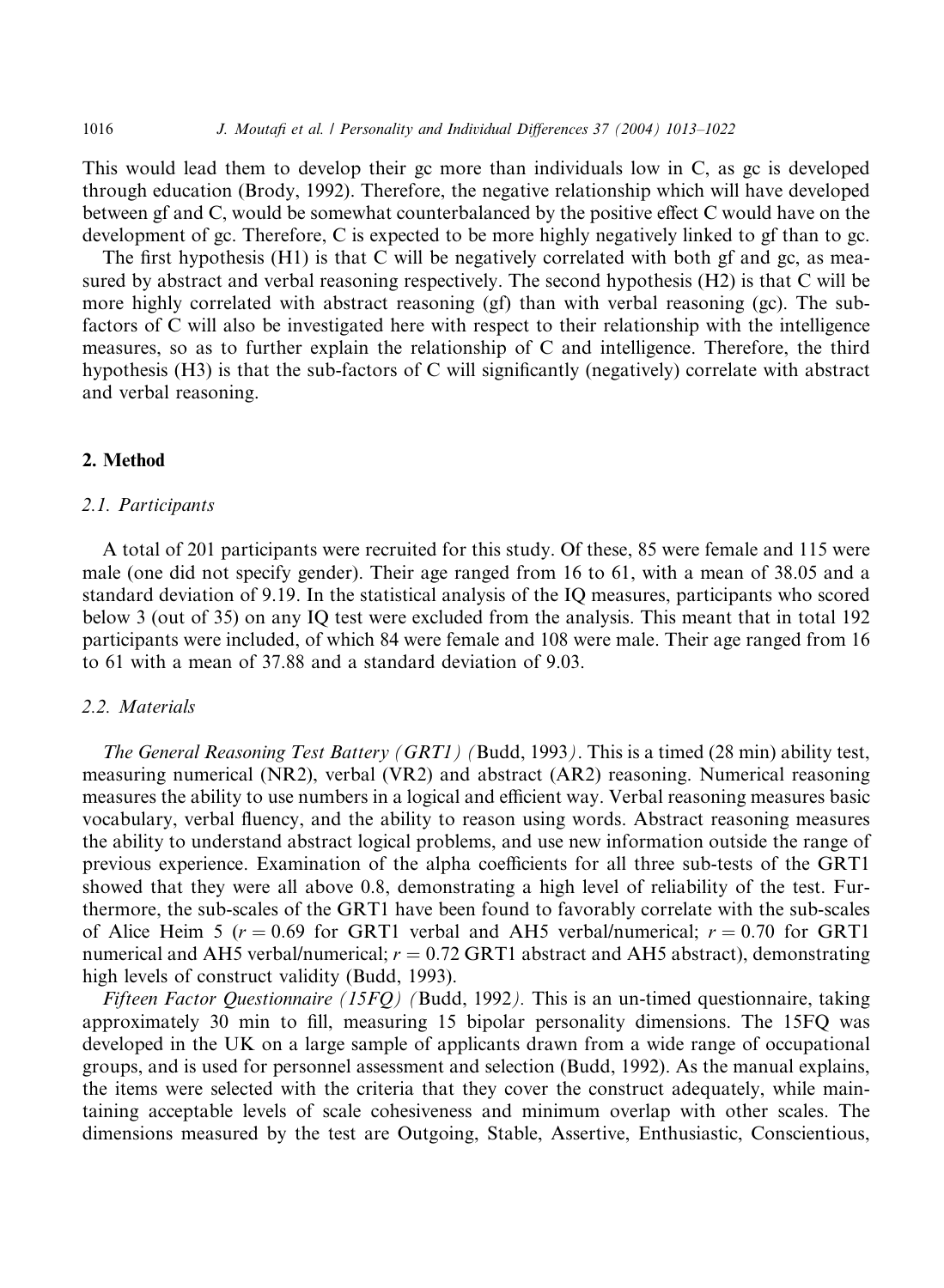Socially bold, Intuitive, Suspicious, Conceptual, Restrained, Self-doubting, Radical, Self-sufficient, Disciplined, Tense driven.

Factor analysis has shown that a further five broad underlying characteristics can be derived from the 15FQ, which have been found to be favorably compared to the Big 5 factors of personality. These are Extraversion (corresponding to NEO Extraversion), Anxiety (corresponding to NEO Neuroticism), Tough-mindedness (corresponding to NEO Openness), Independence (corresponding to NEO Agreeableness) and Control (corresponding to NEO Conscientiousness).

The technical manual provides evidence for the test's reliability and validity (Budd, 1992). All the 15FQ dimensions were found to have reliability coefficients above 0.64, (Smith, 1994), with test–retest reliability coefficients ranging from 0.70 to 0.88. Evidence for the test's construct validity comes from comparisons between the 15FQ and other personality measures such as the 16PF, the NEO short form, the Myers–Briggs Type Indicator, the Jung Type Indicator, the Professional Personality Questionnaire, the Occupational Personality Profile and the FIRO-B (Budd, 1992).

## 2.3. Procedure

Participants were all job applicants tested by Psytech International as part of an assessment center.

#### 3. Results

## 3.1. Second-order factors of the 15FQ

It has been established by factor analysis that the 15FQ dimensions can be summarized in five broad dimensions of personality, which correspond to each of the five dimensions of the Five Factor Model (Budd, 1992). The Big 5 factors were computed for the present sample by using the formulae presented in the 15FQ manual (Budd, 1992).

## 3.1.1. Correlations

Correlations between the Big 5 factors, and the three intelligence measures used are presented in Table 1. Abstract reasoning significantly correlated with Conscientiousness ( $r = -0.26$ ,  $p < 0.001$ ), and verbal reasoning significantly correlated with Neuroticism ( $r = -0.17$ ,  $p < 0.05$ ), Agreeableness ( $r = 0.24$ ,  $p < 0.01$ ) and Conscientiousness ( $r = -0.23$ ,  $p < 0.001$ ).

#### 3.1.2. Regressions

Three regression models were used, in order to investigate the extent to which the Big 5 factors (and specifically Conscientiousness) can predict intelligence. The dependent variables used were abstract, verbal and numerical reasoning. The independent variables used in all three regression models were the Big 5 factors. The  $\beta$  coefficients for these regressions are presented in Table 2.

The regression model which used abstract reasoning as the dependent variable was significant  $(F(5, 186) = 2.75, p < 0.01)$  with Adj.  $R^2 = 0.04$ . Conscientiousness was a significant predictor of abstract reasoning ( $\beta = -0.27$ ,  $p < 0.01$ ). The regression model which used numerical reasoning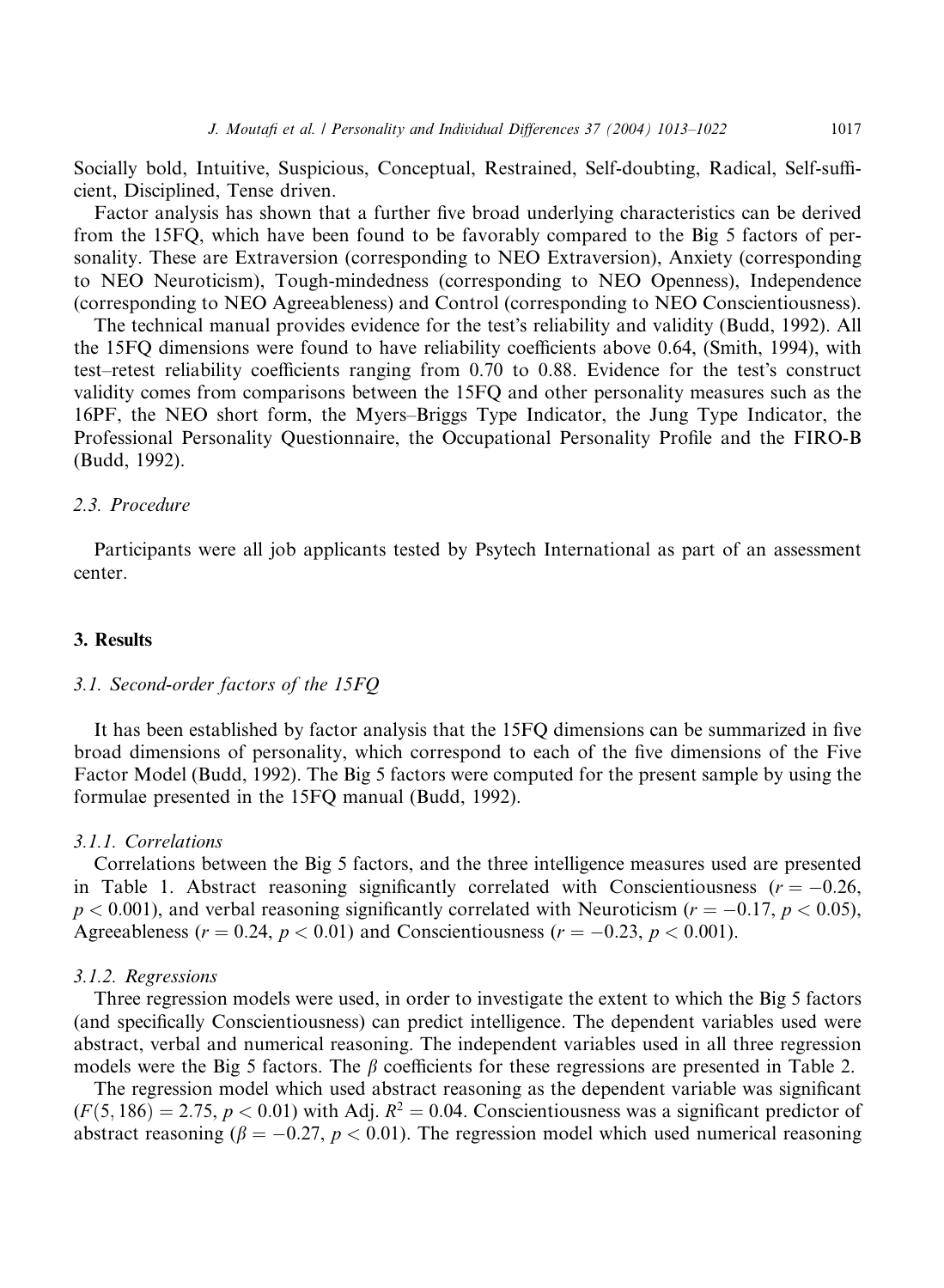#### Table 1

Correlations between the Big 5 factors and the three intelligence measures (and partial correlations for Conscientiousness, controlling for the remaining Big 5)

|                   | Abstract reasoning  | Numerical reasoning | Verbal reasoning  |
|-------------------|---------------------|---------------------|-------------------|
| Neuroticism       | $-0.10$             | $-0.11$             | $-0.17*$          |
| Extraversion      | 0.09                | $-0.09$             | 0.01              |
| <b>Openness</b>   | 0.03                | $-0.05$             | $-0.06$           |
| Agreeableness     | 0.12                | $-0.01$             | $0.24**$          |
| Conscientiousness | $-0.26***(-0.21**)$ | $-0.12(-0.13)$      | $-0.23***(-0.09)$ |

 $p < 0.05$ .<br>\*\*  $p < 0.1$ .<br>\*\*\*  $p < 0.001$ .

#### Table 2

Beta coefficients for regressions of the Big 5 factors on the three intelligence measures

|                            | Abstract reasoning      | Numerical reasoning | Verbal reasoning     |
|----------------------------|-------------------------|---------------------|----------------------|
| Neuroticism                | $-0.03$                 | $-0.11$             | $-0.06$              |
| Extraversion               | 0.01                    | $-0.14$             | $-0.09$              |
| <b>Openness</b>            | 0.06                    | 0.05                | $-0.10$              |
| Agreeableness              | $-0.05$                 | $-0.08$             | $0.24**$             |
| Conscientiousness          | $-0.27**$               | $-0.16$             | $-0.11$              |
| Regression model           | $F(5, 186) = 2.75^{**}$ | $F(5, 186) = 1.59$  | $F(5, 186) = 4.04**$ |
| Adj. $R^2$<br>and and con- | 0.04                    | 0.02                | 0.07                 |

 $p < 0.1$ .

as the dependent variable was not significant. The regression model which used verbal reasoning as the dependent variable was significant  $(F(5, 186) = 4.04, p < 0.01)$ , with Adj.  $R^2 = 0.07$ . Agreeableness was a significant predictor of verbal reasoning ( $\beta = 0.24$ ,  $p < 0.01$ ).

## 3.1.3. Partial correlations

Although Conscientiousness was significantly correlated with verbal reasoning, it was not a significant predictor of it once the shared variance among the predictor variables was taken into account. Therefore partial correlations were also performed among the three intelligence measures and Conscientiousness, controlling for the remaining Big 5 factors (Neuroticism, Extraversion, Openness and Agreeableness). Conscientiousness was significantly correlated with abstract reasoning  $(r = -0.21, p < 0.01)$ , but not with numerical or verbal reasoning. These partial correlations are also presented in Table 1.

In order to test whether Conscientiousness correlated significantly differently with abstract and verbal reasoning, a one-tailed *t*-test for non-independent partial correlations was conducted  $\frac{1}{1}$ . The t value was significant  $t(183) = -1.74$ ,  $p < 0.05$ .

<sup>&</sup>lt;sup>1</sup> The formula used was  $t = (r_{12} - r_{13}) * \sqrt{(N-1) * (1 + r_{23})} / \sqrt{2 * [(N-1)/(N-3)] * [(1 - r_{12}^2 - r_{13}^2 - r_{23}^2) + (1 - r_{12}^2 - r_{13}^2 - r_{23}^2)]}$  $2 \times r_{12} \times r_{13} \times r_{23} + [(r_{12} + r_{13})^2 \times (1 - r_{23})^3/4]$ , the ratio being distributed as t on  $N - 3$  df, where  $r_{12}$ : partial correlation of C with AR,  $r_{13}$ : partial correlation of C with VR and  $r_{23}$ : correlation of AR with VR.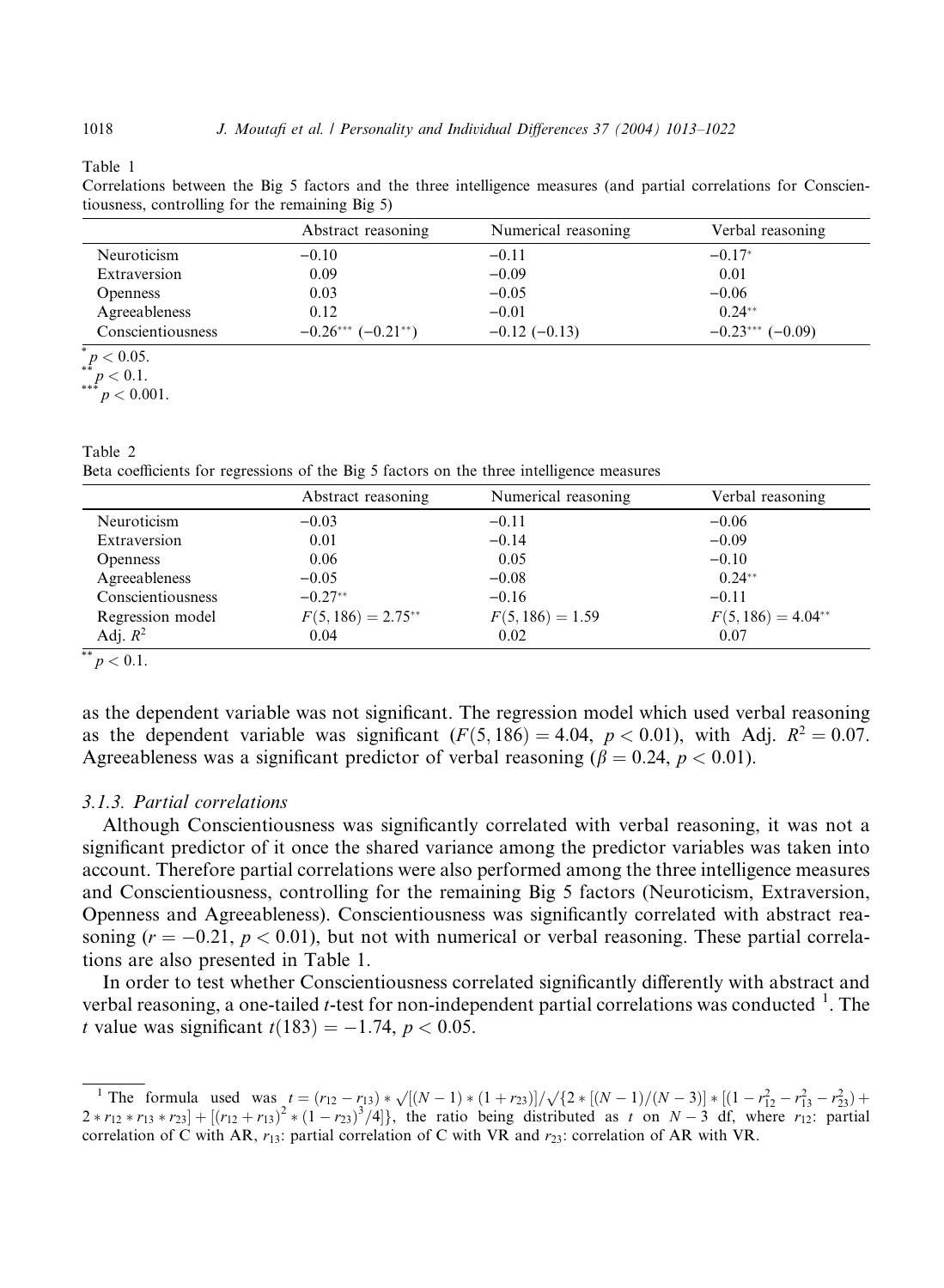Table 3

|               | Abstract reasoning  | Numerical reasoning         | Verbal reasoning         |
|---------------|---------------------|-----------------------------|--------------------------|
| Conscientious | $-0.26***(-0.22)**$ | $-0.21^{**}$ $(-0.23)^{**}$ | $-0.29$ *** $(-0.18)$ ** |
| Radical       | 0.13(0.04)          | $-0.02(0.01)$               | $0.07(-0.11)$            |
| Disciplined   | $-0.16^*$ (-0.10)   | $-0.07(-0.05)$              | $-0.16*(0.01)$           |

Correlations (and partial correlations) between the Conscientiousness sub-factors and the three intelligence measures

 $p < 0.05$ .<br>\*\*  $p < 0.1$ .<br>\*\*  $p < 0.001$ .

In order to further investigate the relationship between Conscientiousness and intelligence, correlations were computed for the sub-factors of Conscientiousness (Conscientious, Radical and Disciplined) and the three intelligence measures. Conscientious was significantly correlated with abstract ( $r = -0.26$ ,  $p < 0.001$ ), numerical ( $r = -0.21$ ,  $p < 0.01$ ) and verbal reasoning ( $r = -0.29$ ,  $p < 0.001$ ), and Disciplined was significantly correlated with abstract ( $r = -0.16$ ,  $p < 0.05$ ) and verbal reasoning ( $r = -0.16$ ,  $p < 0.05$ ). Partial correlations were also computed, controlling for Neuroticism, Extraversion, Openness and Agreeableness. Conscientious was significantly correlated with abstract  $(r = -0.22, p < 0.01)$ , numerical  $(r = -0.23, p < 0.01)$  and verbal reasoning  $(r = -0.18, p < 0.01)$ . These correlations and partial correlations are presented in Table 3.

#### 4. Discussion

The aim of the present study was to investigate the relationship between Conscientiousness and intelligence. The first hypothesis (H1), which was that C would negatively correlate with abstract (AR) and with verbal (VR) reasoning, was partly supported by the results. Although the correlation of C with AR and VR was negative, it was not significant for VR once the effect of Neuroticism, Extraversion, Openness and Agreeableness were partialled out.

The second hypothesis (H2) was that C would be more highly correlated with AR than with VR, suggesting that C is more highly correlated with fluid than with crystallized intelligence. Partial correlations between C and the intelligence measures showed that C was significantly correlated with AR, but not with VR. Furthermore these correlations were found to be significantly different, thus supporting the second hypothesis, which predicted that C would more highly correlate with AR than with VR, indicating that it is more highly correlated with gf than with gc. Numerical reasoning was not included in the hypothesis, because although it is considered by most researchers to be a measure of gc (Kaufman, 2000) (due to the fact that it is dependent on the accumulation of knowledge), it is also considered by some researchers to be highly related with gf (Lohman, 2000) (due to the fact that mathematical problems require reasoning ability, seeing relationships and approaching new problems, which are characteristics of gf). Therefore it was thought that looking at how C related to numerical reasoning would not help clarify whether it is more correlated to gc or to gf.

The finding that C was significantly correlated with gf but not with gc, indicates that the direction of causality in the relationship between intelligence and C must be that intelligence affects the development of C. This is based on the fact that gf is biologically based, it is less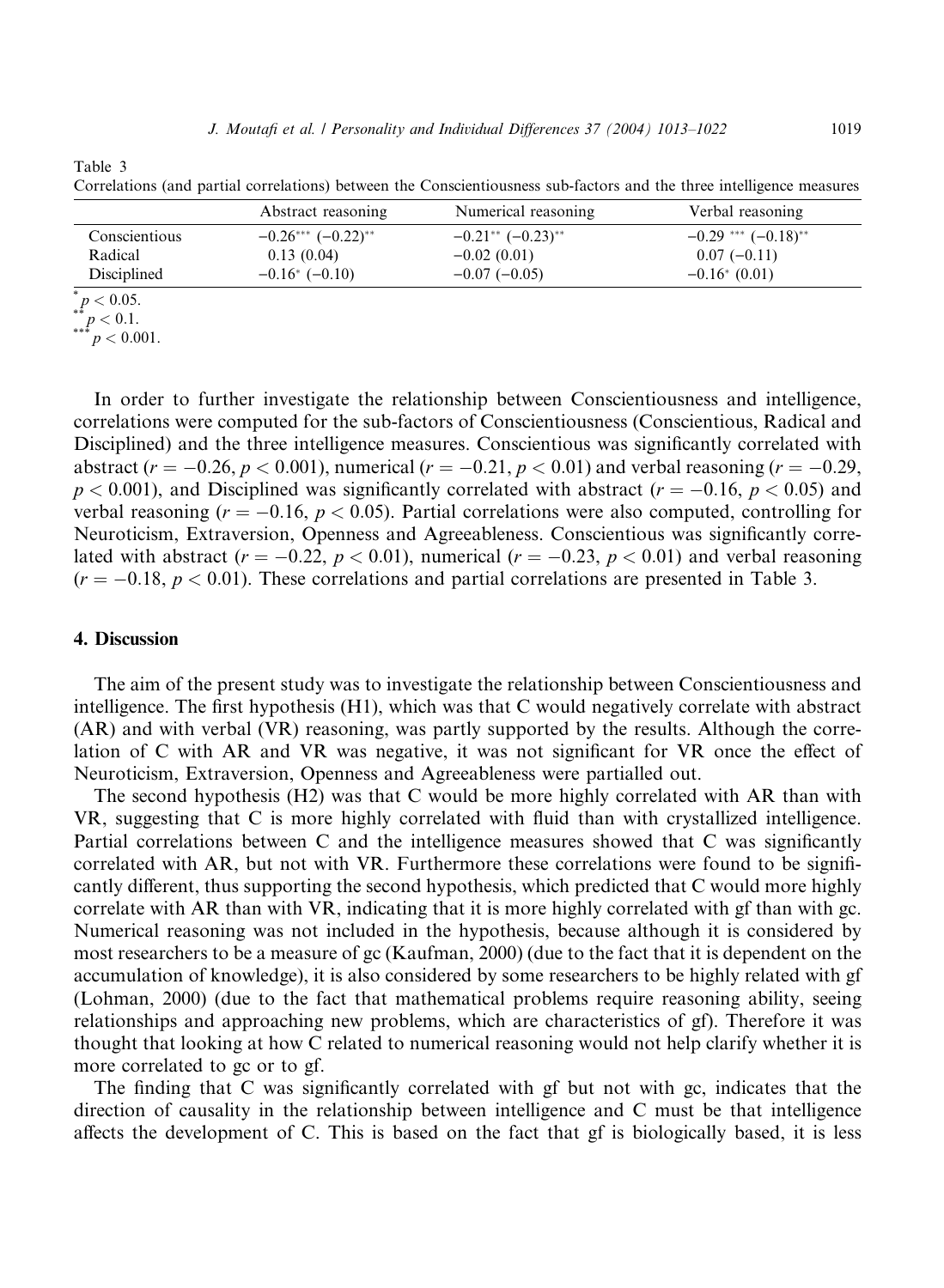susceptible to influences of the environment (Brody, 1992) and ''not basically dependent on our experience'' (Belsky, 1990). It is consequently not likely that an external factor, such as personality, would influence its development. Moreover, there appears to be no logical theoretical explanation for more Conscientious individuals to become less intelligent, or for less Conscientious individuals to become more intelligent. This finding supports the suggestion of Moutafi et al. (2003), who proposed that the negative relationship observed between intelligence and C is because in a competitive environment less intelligent individuals become more Conscientious in order to cope with their disadvantage, or that more intelligent individuals do not become so conscientious, as they can rely on their fluid intelligence to accomplish most tasks.

The lower negative relationship observed between C and gc could be due to the counterbalancing effect which was proposed earlier. This implies a causal relationship from C to gc, which would be due to the fact that certain characteristics of C (like being more organized, thorough, persistent and methodical) lead individuals to be more devoted students during school education, thus increasing their gc. It would be interesting for future research to investigate this suggestion, by looking for example at how these characteristics of C are related to school performance. More importantly longitudinal studies which would look at the development of C and of gc from an early stage of life would be essential in order to provide conclusive evidence that it is gf that affects the development of C.

The second hypothesis of this study was that the sub-factors of C would also be significantly correlated with AR and VR. This hypothesis was only partly supported, as it was only the Conscientious (vs. Expedient) sub-factor which was significantly correlated with the intelligence measures. The Disciplined (vs. Informal) sub-factor was also significantly correlated with AR and VR, but the partial correlations (controlling for Neuroticism, Extraversion, Openness and Agreeableness) were not significant. Looking at the characteristics of the Conscientious sub-factor provides further insight into which particular characteristics of Conscientiousness are related to intelligence.

Individuals who score highly on the Conscientious sub-factor tend to be persistent, persevering and meticulous in their work habits. They have high standards of work and behaviour and often have strong beliefs about the correct way of doing something. These characteristics would be beneficial in the school environment for obtaining high grades and also a high level of education, which would in turn lead to an increase in the individual's gc. Therefore this supports the suggestion that the lower negative correlation between C and gc could be due to the fact that certain characteristics of Conscientious individuals may lead them to increase their gc, counterbalancing the negative effect which gf has on C. Furthermore, these characteristics also support the suggestion that individuals low on gf may compensate for it by working harder (and thus develop structured and persevering working habits), or that individuals high on gf may feel they do not need to work so hard to accomplish things and therefore do not develop these characteristics.

The present study investigated the relationship between C and intelligence by looking at primary and secondary factors of the 15FQ. It would be useful for future studies to attempt to replicate the present results by looking at different personality tests, which include measures of C<sup>2</sup>. Further-

<sup>&</sup>lt;sup>2</sup> There are measures of Conscientiousness in several personality inventories, e.g. NEO Personality Inventory-Revised, 16 Personality Factors, Thematic Apperception Test.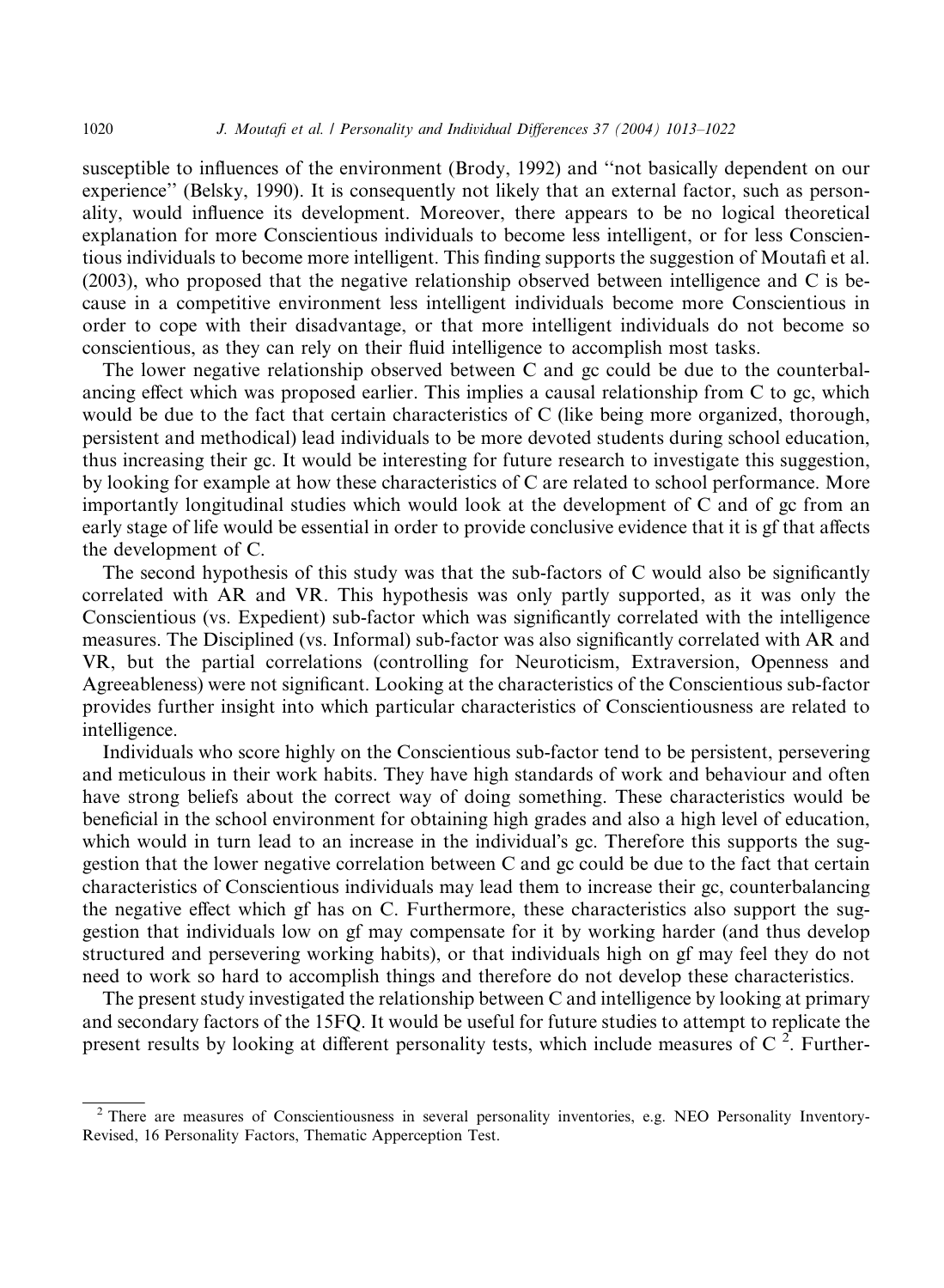more, simultaneously looking at more than one measures of C, would provide more conclusive evidence on which specific sub-factors of C are related to intelligence, which would further explain the mechanisms leading to the negative relationship between C and intelligence. Most importantly however, to truly test causality, longitudinal or experimental studies need to be done to accompany correlational research.

#### **References**

- Ackerman, P. L., & Heggestad, E. D. (1997). Intelligence, personality and interests: evidence for overlapping traits. Psychological Bulletin, 121, 219–245.
- Austin, A. J., Deary, I. J., Whiteman, M. C., Fowkes, F. G. R., Padersen, N. L., Rabbitt, P., Bent, N., & McInnes, L. (2002). Relationships between ability and personality: does intelligence contribute positively to personal and social adjustment? Personality and Individual Differences, 32, 1391–1411.
- Barrick, M. R., & Mount, M. K. (1991). The Big Five personality dimensions and job performance: a meta-analysis. Personnel Psychology, 44, 1–26.
- Barrick, M. R., Mount, M. K, & Judge, T. A. (1999). The FFM personality dimensions and job performance: a metaanalysis of meta-analyses. Paper presented at the 14th annual conference of the society for industrial and organizational psychology, Atlanta, GA.
- Belsky, J. K. (1990). The psychology of aging theory, research, and interventions. Pacific Grove, CA: Brooks/Cole.
- Blickle, G. (1996). Personality traits, learning strategies, and performance. *European Journal of Personality*, 10, 337– 352.
- Brand, C. (1994). Open to experience-closed to intelligence: why the "Big Five" are really the "Comprehensive Six". European Journal of Personality, 8, 299–310.
- Brody, N. (1992). Intelligence (2nd ed.). New York: Academic Press.
- Budd, R. J. (1992). 15FQ technical manual. Letchworth: Psytech International Ltd..
- Budd, R. J. (1993). General, critical and graduate test battery: the technical manual. Letchworth: Psytech International Ltd.
- Cattell, R. B. (1941). Some theoretical issues in adult intelligence testing. Psychological Bulletin, 38, 592.
- Cattell, R. B. (1963). Theory of fluid and crystallized intelligence: a critical experiment. Journal of Educational Psychology, 54, 1–22.
- Cattell, R. B. (1971). Abilities: their structure, growth, and action. Boston: Houghton Mifflin.
- Chamorro-Premuzic, T., & Furnham, A. (2003a). Personality traits and academic examination performance. European Journal of Personality, 17, 237–250.
- Chamorro-Premuzic, T., & Furnham, A. (2003b). Personality predicts academic performance: evidence from two longitudinal university samples. Journal of Research in Personality, 37, 319–338.
- Chamorro-Premuzic, T., Moutafi, J., & Furnham, A. (under review). The relationship between personality traits, subjectively-assessed and fluid intelligence.
- De Raad, B. (1996). Personality traits in learning and education. European Journal of Personality, 10, 185–200.
- Furnham, A., Chamorro-Premuzic, T., & Moutafi, J. (under review). Personality and intelligence: gender, the Big five, self-estimated and psychometric intelligence.
- Furnham, A., Forde, L., & Cotter, T. (1998a). Personality and intelligence. Personality and Individual Differences, 24, 187–192.
- Furnham, A., Forde, L., & Cotter, T. (1998b). Personality scores and test taking style. Personality and Individual Differences, 24, 19–23.
- Goff, M., & Ackerman, P. (1992). Personality-intelligence relations: assessment of typical intellectual engagement. Journal of Educational Psychology, 84, 537–552.
- Hembree, R. (1988). Correlates, causes, effects and treatment of test anxiety. Review of Educational Research, 58, 47–77.
- Hough, L. M., Eaton, N. K., Dunnette, M. D., Kamp, J. D., & McCloy, R. A. (1990). Criterion-related validities of personality constructs and the effect of the response distortion on those validities. Journal of Applied Psychology, 75, 581–595.